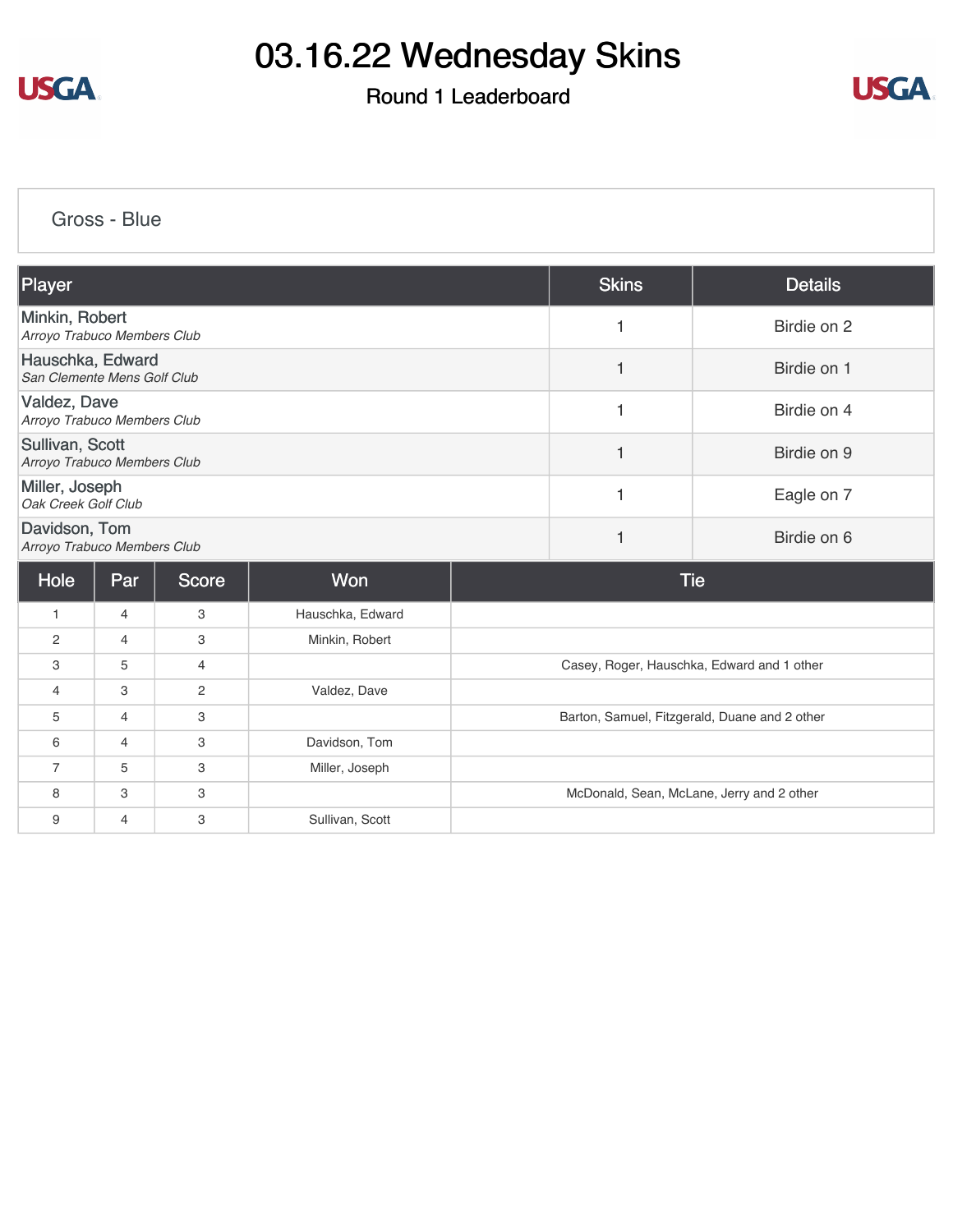

### Round 1 Leaderboard



[Net - Blue](https://cdn2.golfgenius.com/v2tournaments/8303152102541123639?called_from=&round_index=1)

| Player                                        |                |                |                | <b>Skins</b>                                  | <b>Details</b>                             |  |
|-----------------------------------------------|----------------|----------------|----------------|-----------------------------------------------|--------------------------------------------|--|
| Minkin, Robert<br>Arroyo Trabuco Members Club |                |                | 1              | Eagle on 2                                    |                                            |  |
| Valdez, Dave<br>Arroyo Trabuco Members Club   |                |                |                | Eagle on 4                                    |                                            |  |
| Miller, Joseph<br>Oak Creek Golf Club         |                |                | 1              | Eagle on 7                                    |                                            |  |
| Davidson, Tom<br>Arroyo Trabuco Members Club  |                |                | 1              | Birdie on 6                                   |                                            |  |
| Hole                                          | Par            | <b>Score</b>   | <b>Won</b>     | <b>Tie</b>                                    |                                            |  |
| 1                                             | 4              | 3              |                |                                               | Deal, Tim and Hauschka, Edward             |  |
| 2                                             | $\overline{4}$ | $\overline{2}$ | Minkin, Robert |                                               |                                            |  |
| 3                                             | 5              | $\overline{4}$ |                | Casey, Roger, Fitzgerald, Duane and 3 other   |                                            |  |
| 4                                             | 3              | $\mathbf 1$    | Valdez, Dave   |                                               |                                            |  |
| 5                                             | 4              | 2              |                | Barton, Samuel, Fitzgerald, Duane and 1 other |                                            |  |
| 6                                             | $\overline{4}$ | 3              | Davidson, Tom  |                                               |                                            |  |
| $\overline{7}$                                | 5              | 3              | Miller, Joseph |                                               |                                            |  |
| 8                                             | 3              | 2              |                |                                               | McLane, Jerry and Rutherford, Rich         |  |
| 9                                             | 4              | 3              |                |                                               | Bennett, Dan, Hauschka, Edward and 5 other |  |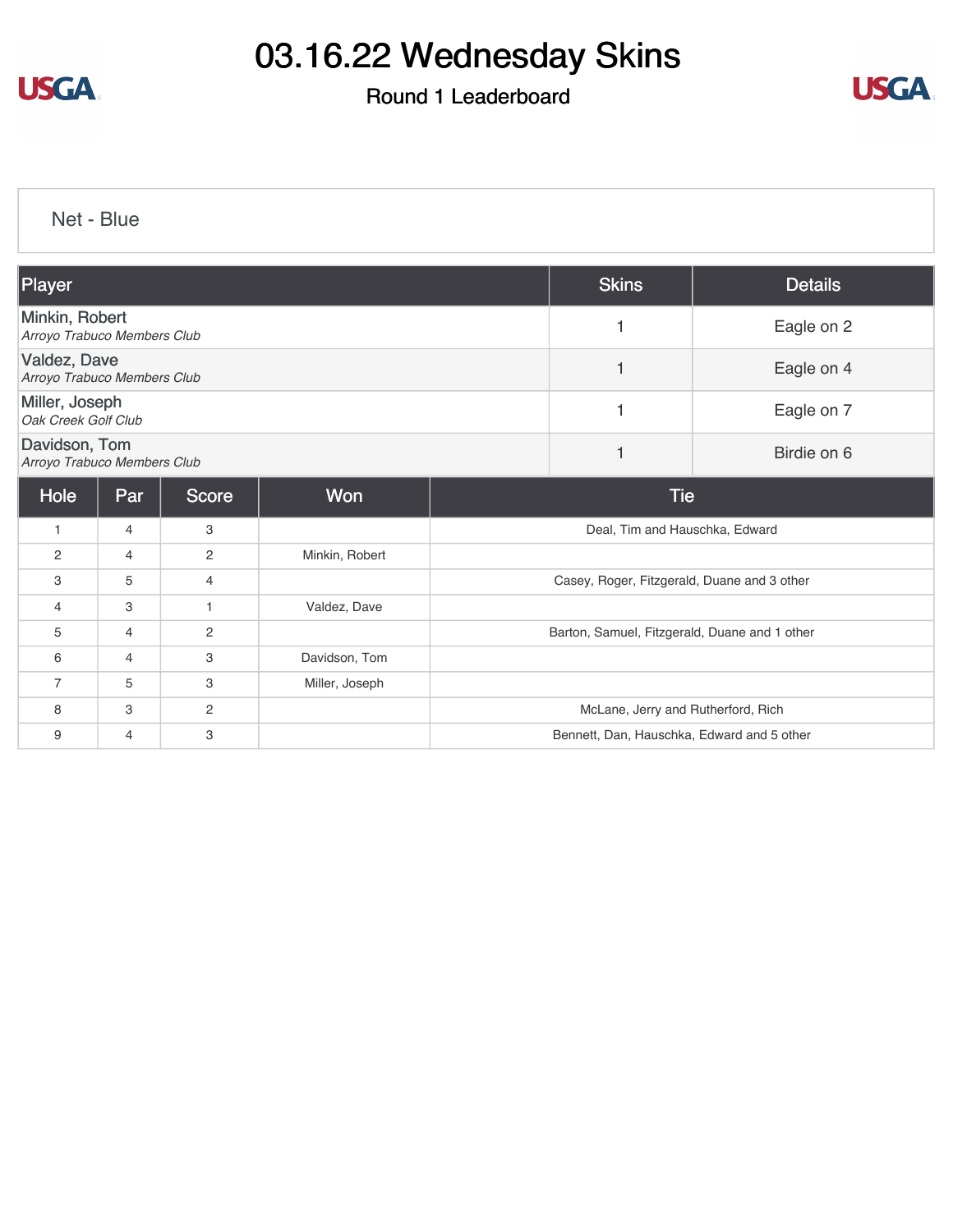

#### Round 1 Leaderboard



[Gross - White](https://cdn2.golfgenius.com/v2tournaments/8303153092195541048?called_from=&round_index=1) Player Skins Details [Hurst, James](https://cdn2.golfgenius.com/tournaments2/details/8303974351984681005) *Arroyo Trabuco Members Club* <sup>1</sup> Birdie on 3 [Smith, Drew](https://cdn2.golfgenius.com/tournaments2/details/8303974351984681009) **Arroyo Trabuco Members Club** 1 **Birdie on 6**<br>Arroyo Trabuco Members Club Hole Par Score Won Tie 1 4 4 4 4 Hurst, Robert, Marycz, Robert and 3 other 2 4 4 4 5 Smith, Drew, Tucker, John and 1 other 3 5 4 Hurst, James 4 3 3 Graffius, Mark, Hurst, James and 3 other 5 4 3 Graffius, Mark and Hurst, Robert 6 4 3 Smith, Drew Thomas, Tony and Tucker, John (1999) 5 19 September 10 September 2014 10:30 10:40 Thomas, Tony and Tucker, John 8 3 3 3 3 Corbin, Ron, Hood, Ken and 2 other 9 4 4 Hurst, James and Tucker, John